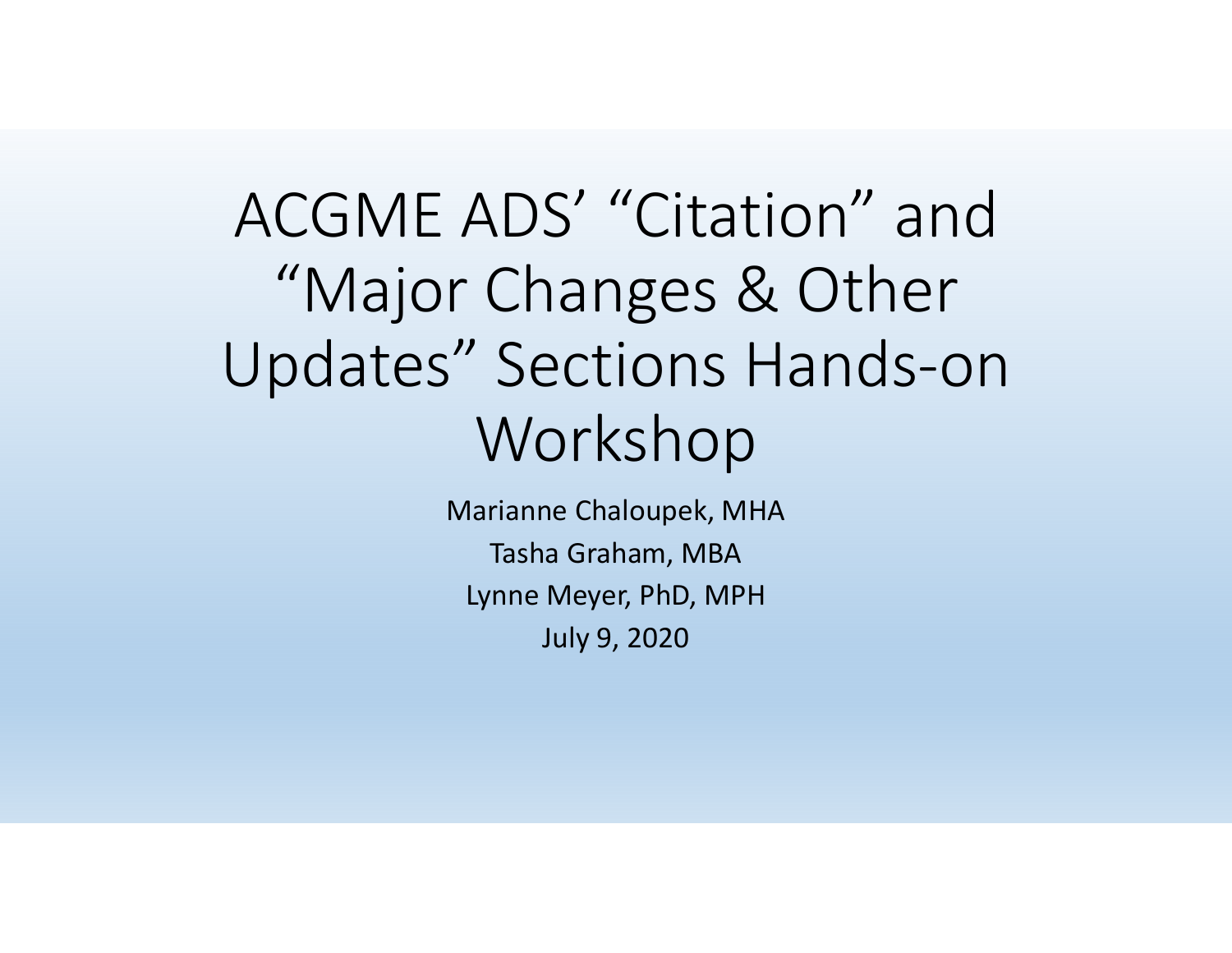#### Disclosures

• None to report

Disclaimer

• Please note that the examples in this presentation are typical but do not reflect any specific program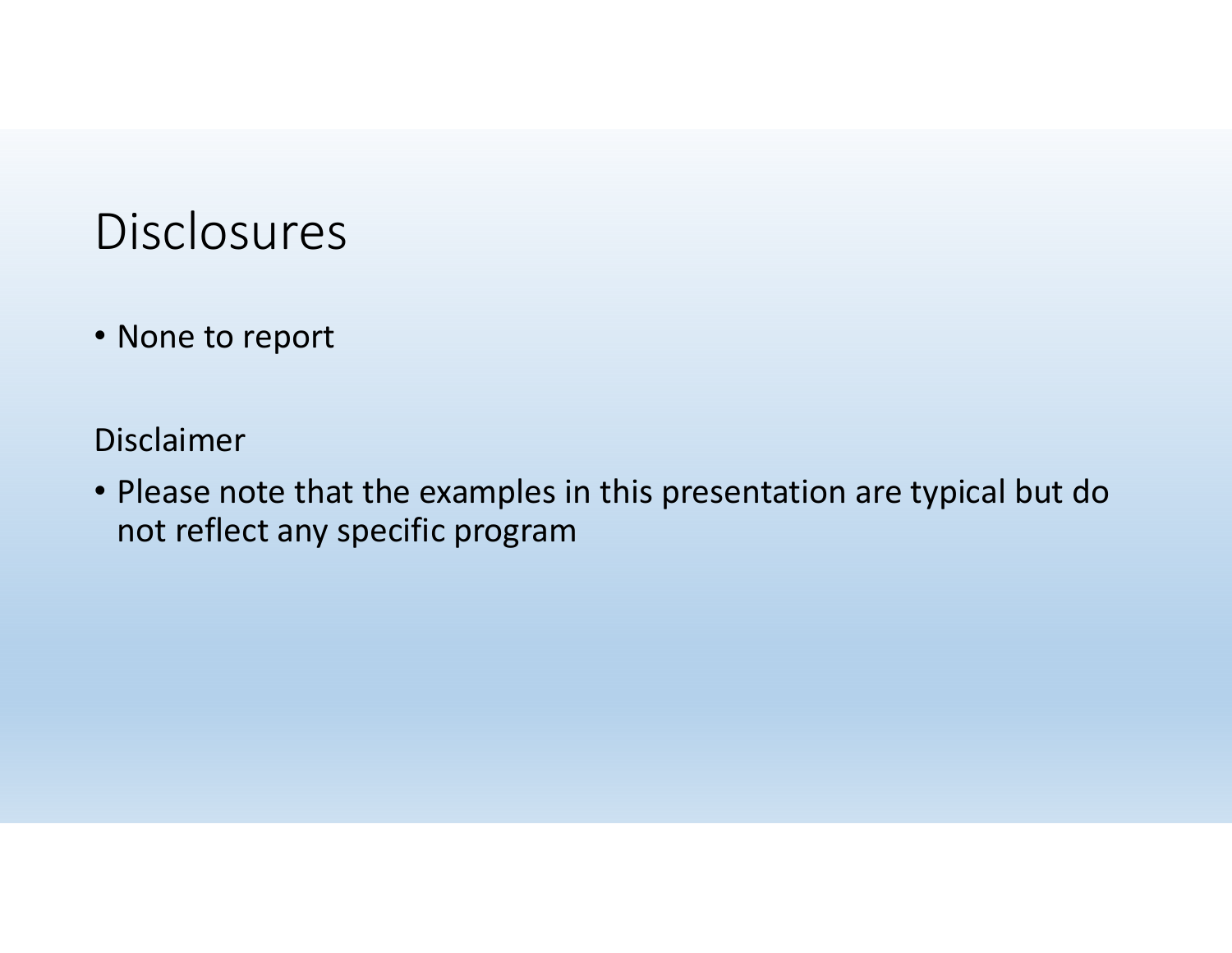#### Workshop Objectives

**Goal:** Properly address all citations, LON areas for improvement (AFI) and ACGME survey concerns

#### **Objectives:**

- 1) Identify types of items that need updates or explanations in the ACGME ADS' "Major Changes and Other Updates" Section
- 2) Identify and discuss the major principals of continuous quality improvement
- 3) Discuss the importance of and involve the Program Evaluation Committee in addressing major changes, updates and areas for improvement
- 4) Apply <sup>a</sup> suggested provided framework when addressing areas for improvement, citations, survey items and others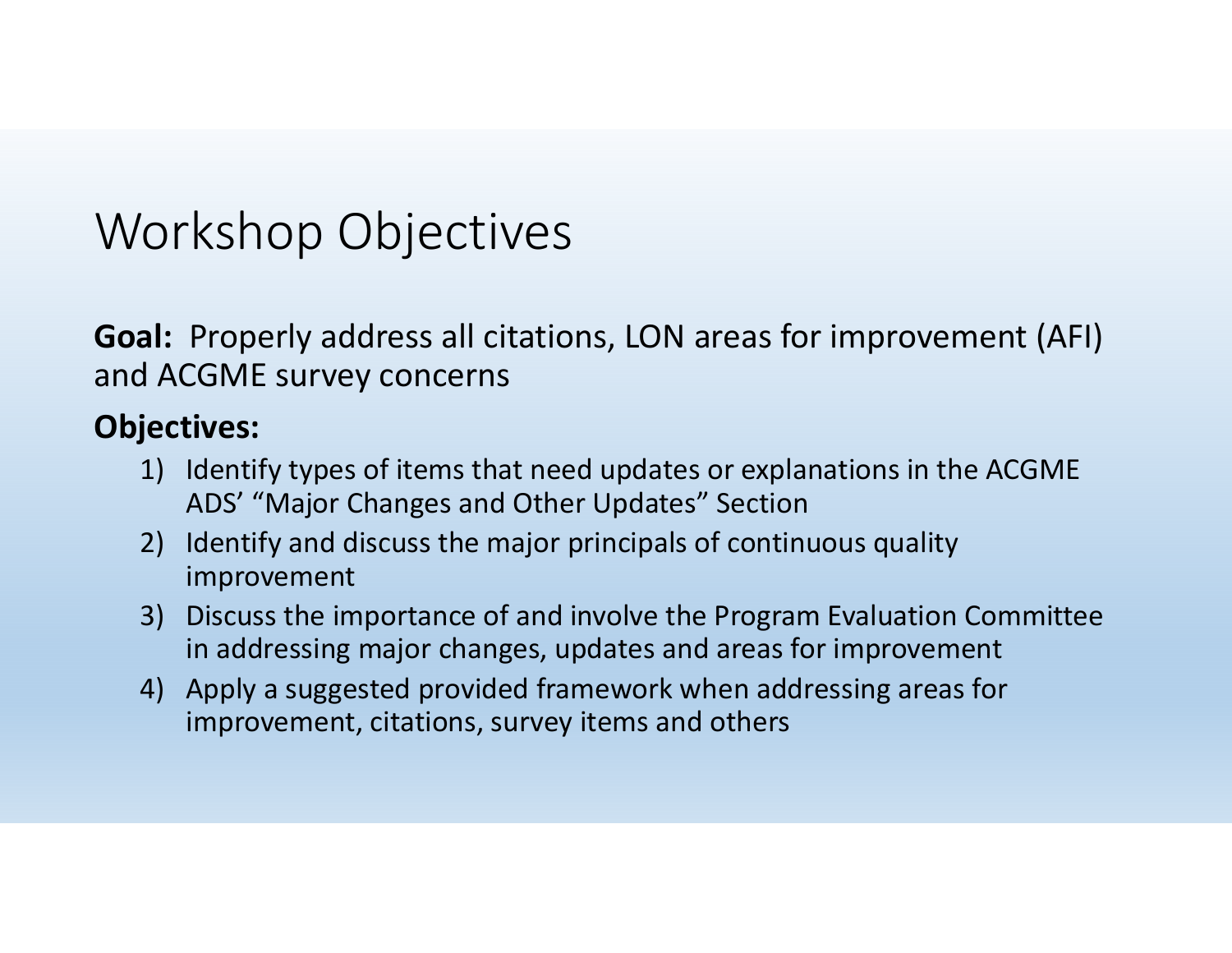### Citations and AFI's

- Citation(s)
	- A finding of <sup>a</sup> Review Committee (RC) that <sup>a</sup> Sponsoring Institution or program has failed to comply substantially with <sup>a</sup> particular accreditation requirement.
		- requires response in ADS
- Area(s) For Improvement (AFI) in Letters of Notification (LON)
	- Identified by Review Committee based on the current review of the program and/or concerning trends based on data related to the current review, as well as from previous annual reviews of the program including surveys.
		- RC assumes the program and institution WILL address the AFI
		- AFI's do NOT have <sup>a</sup> separate response box in ADS address elsewhere
		- AFI could become <sup>a</sup> citation if not addressed and trend continues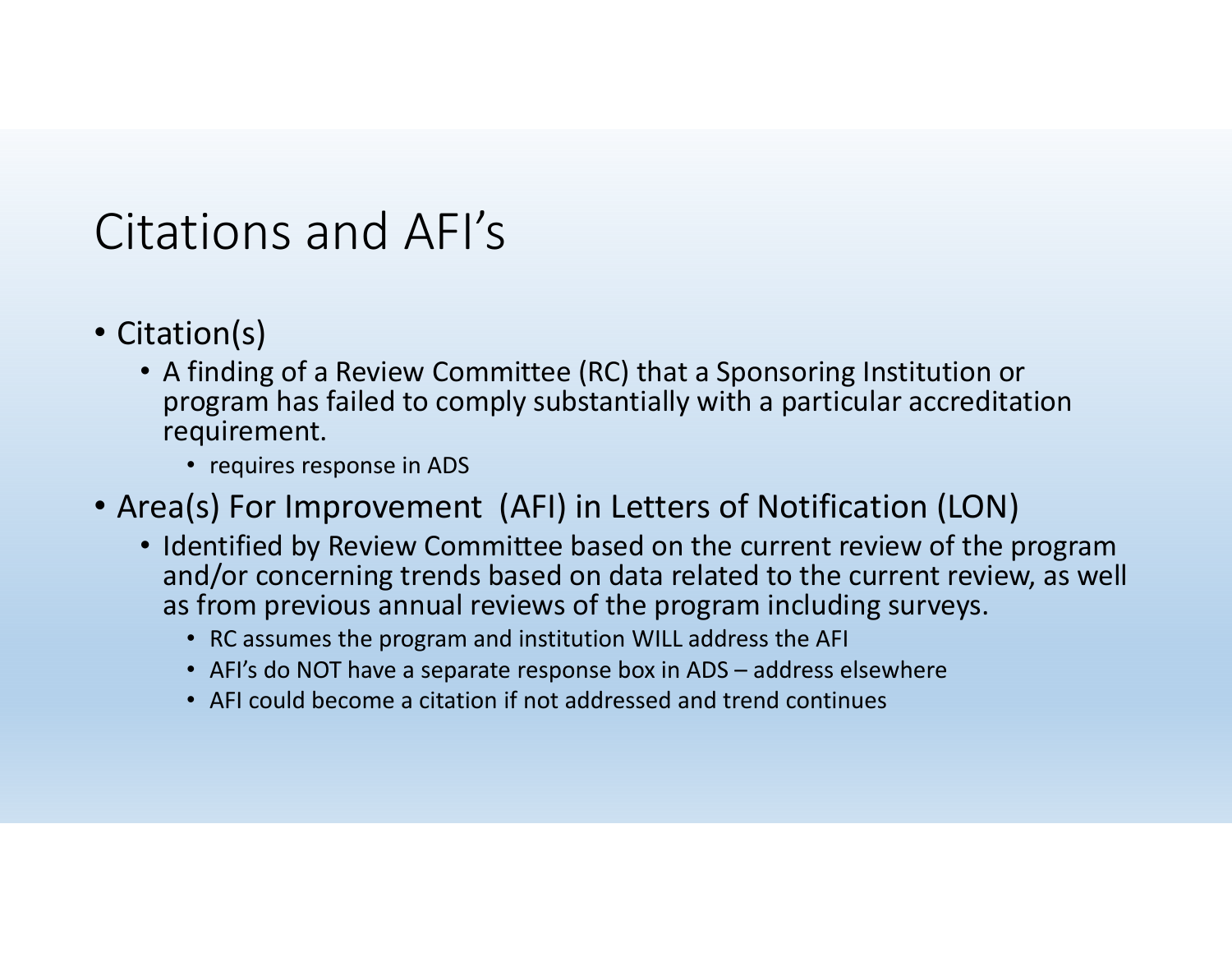## Do I write <sup>a</sup> letter to ACGME or respond to citations in ADS?

• All Citations must be addressed in the annual ADS update.

NOTE: Each citation will have its own response box

HOWEVER, on occasion, the ACGME **will request** <sup>a</sup> progress report.

#### *Do not send progress reports (letter and documentation) unless requested to do so.*

• If <sup>a</sup> progress report is requested, the citations to be addressed in the progress report will be indicated in the *Areas Not in Substantial Compliance* section of the LON and the following text will appear:

"*The Review Committee requests <sup>a</sup> progress report in which each citation listed above is addressed. This information is requested via email to the Executive Director. As specified in the ACGME Institutional Requirements, the report should be reviewed and approved by the sponsoring institution's Graduate Medical Education Committee and cosigned by the DIO prior to submission to the ACGME."*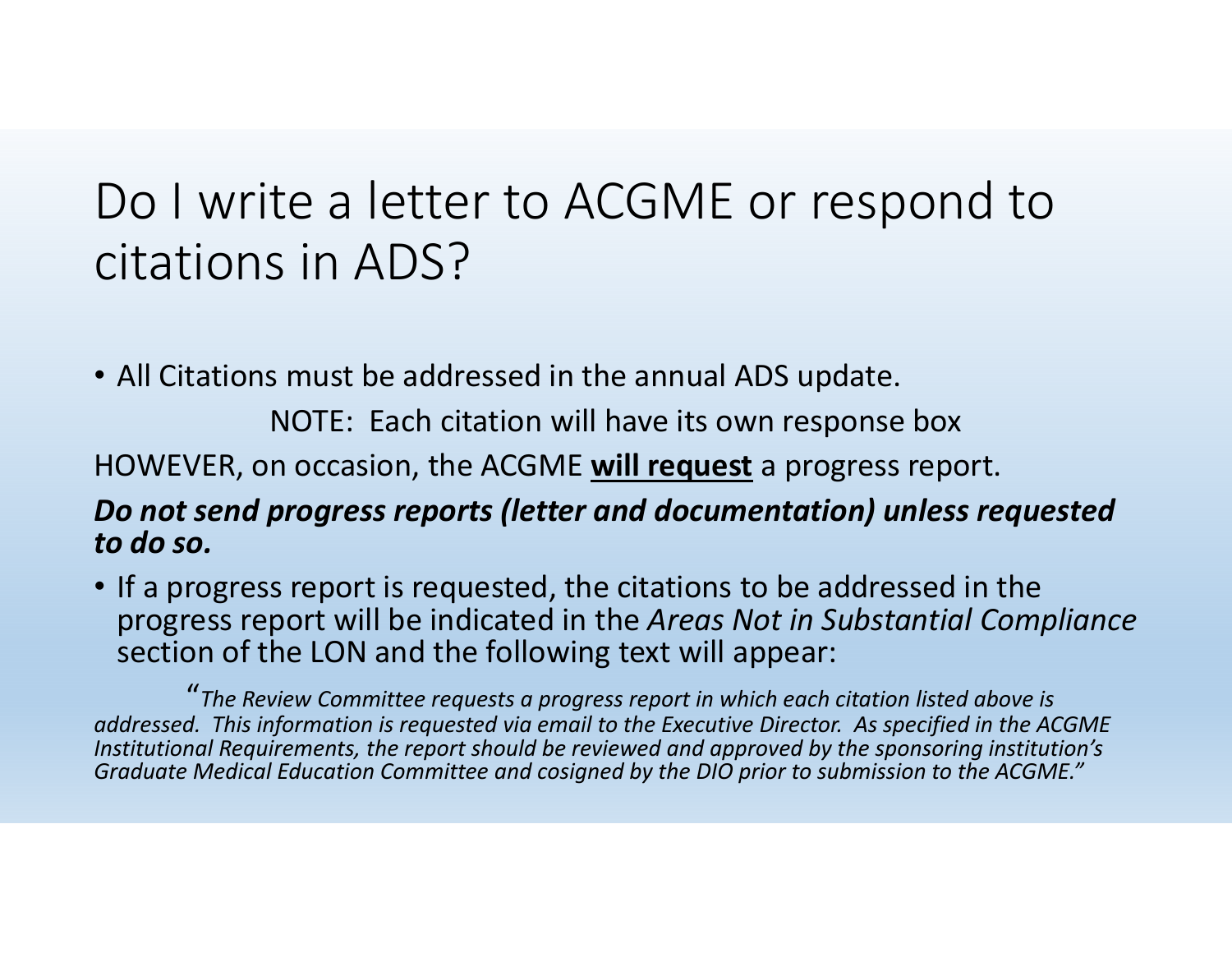## Do I write <sup>a</sup> letter to ACGME or respond to citations in ADS?

• All Citations must be addressed in the annual ADS update.

HOWEVER, on occasion the ACGME **will request** <sup>a</sup> progress report.

#### *Do not send progress reports (letter and documentation) unless requested to do so.*

• If <sup>a</sup> progress report is requested, the citations to be addressed in the progress report will be indicated in the *Areas Not in Substantial Compliance* section of the LON and the following text will appear.

"*The Review Committee requests <sup>a</sup> progress report in which each citation listed above is* addressed. This information is requested via email to the Executive Director. As specified in the ACGME<br>Institutional Reauirements, the report should be reviewed and approved by the sponsorina institution's Institutional Requirements, the report should be reviewed and approved by the sponsoring institution's<br>Graduate Medical Education Committee and cosigned by the DIO prior to submission to the ACGME."

\*\*\*\* All responses to the ACGME should be reviewed by the GME office prior to submission\*\*\*\*\*\*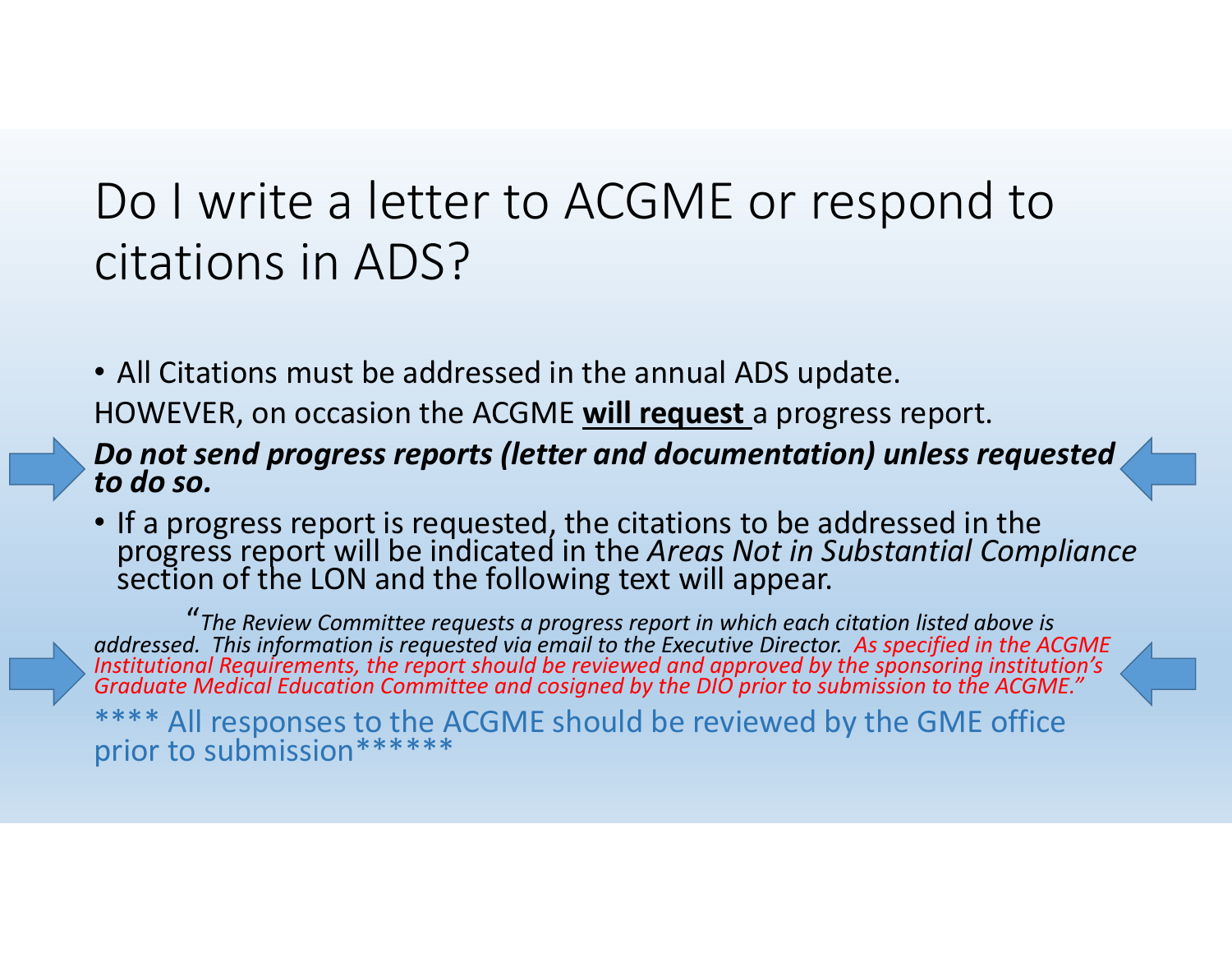## ADS "Citation Information" Section

What are your thoughts?

- Does the response demonstrate compliance with the program requirement?
- Did the response address what the RC identified as non-compliance?

#### **Citation**

Faculty Responsibilities/Core Faculty Scholarly Activity [II.B.5.e)] All core faculty must be involved in continuing scholarly activity.

Of the eleven core faculty members listed in ADS, Drs. Bxxxx, Kxxxx, Lxxxx and Wxxxx do not have any peer-reviewed scholarly activities. In addition, Dr. Wxxxx's information does not list any scholarly activities of any type. The Committee notes that scholarship and research will be included in faculty development plans.

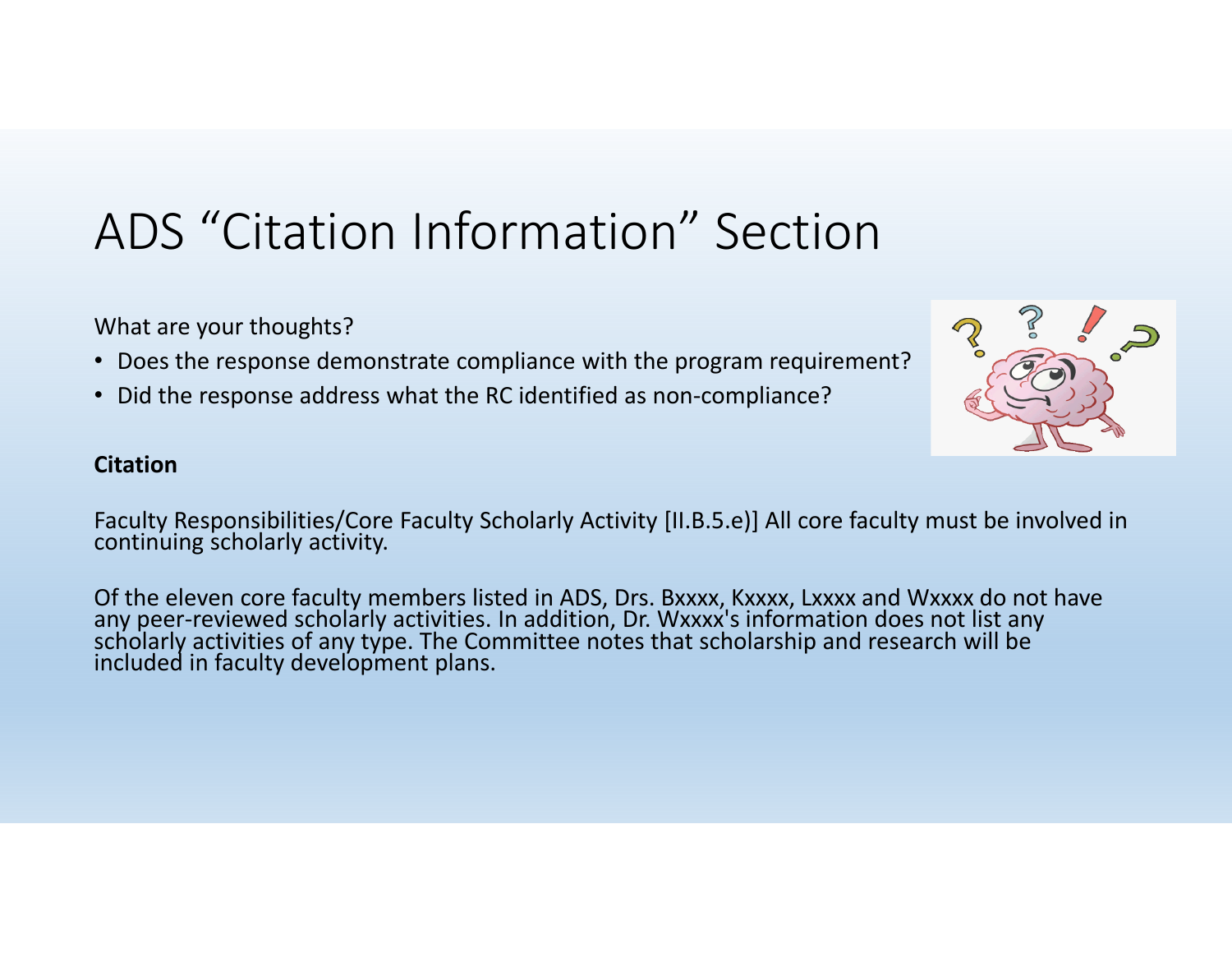## What are your thoughts on this response?

#### **Response:**

There have been many articles published on the fact that our specialty should not require scholarly work from their trainees. If the tranees shouldn't be expected to produce scholarly work, then it should be the same for the attendings. We have discussed this with our residents with our residents and staff and all agree that the requirement is unnecessary.

We will input the scholarly activity that is done on annual basis in the ADS system.

- *Does the response demonstrate compliance with the program requirement?*
- *Did the response address what the RC identified as non‐compliance?*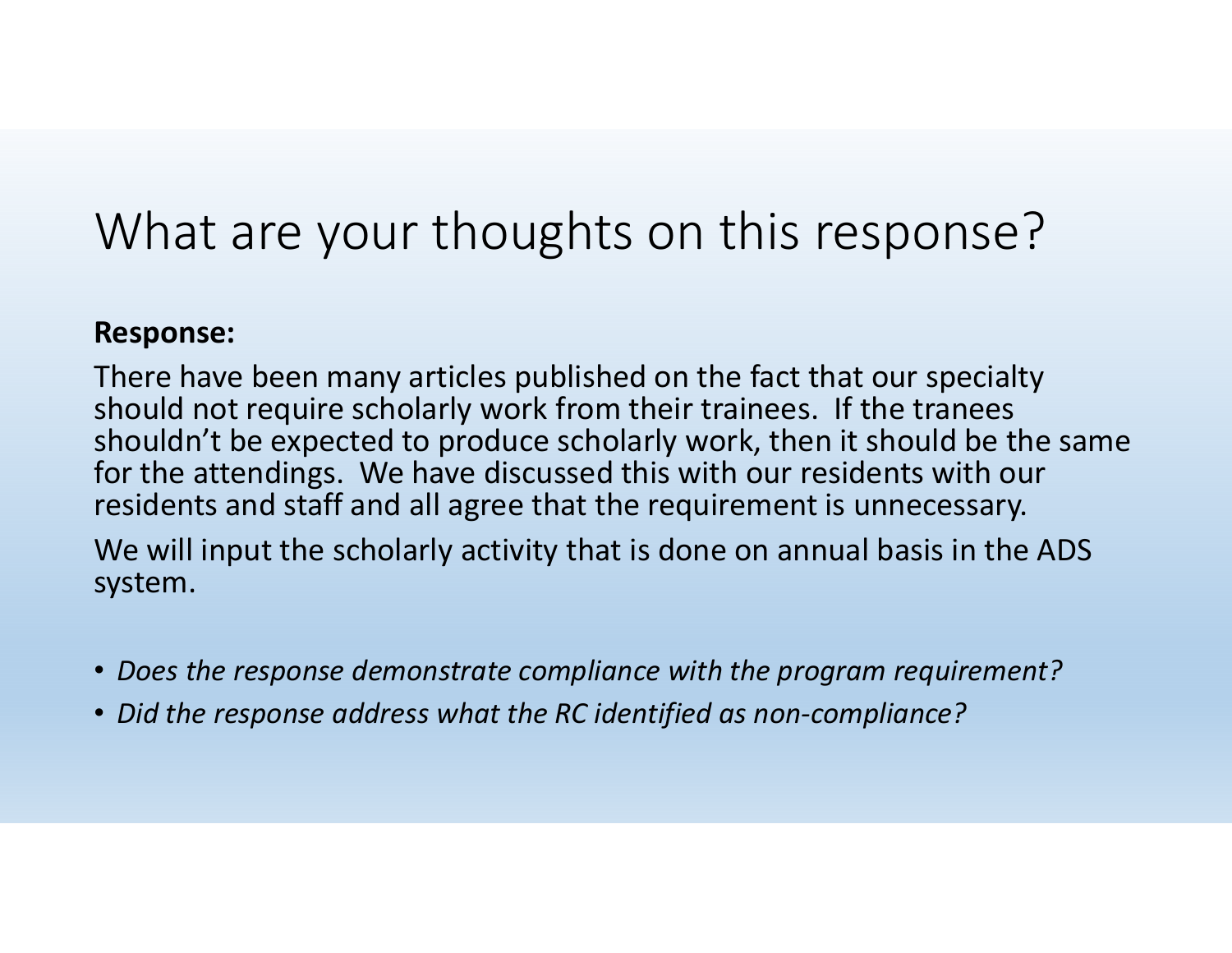#### What are your thoughts on this response? Read aloud for

grammar

#### $Step 1$ Think of what you want to say. Step 2 nofi'i

#### • **Response:**

There have been many articles published on the fact that our specialty should not require scholarly work from their trainees. If the tranees shouldn't be expected to produce scholarly work, then it should be the same for the attendings. We have discussed this with our residents with our residents and staff and all agree that the requirement is unnecessary.

We will input the sholarly activit<del>y that is done on a</del>nnual basis in the ADS system.

- *Does the response demonstrate compliance with the program requirement?*
- *Did the response address what the RC identified as non‐compliance?*

Write so your grandmother understands

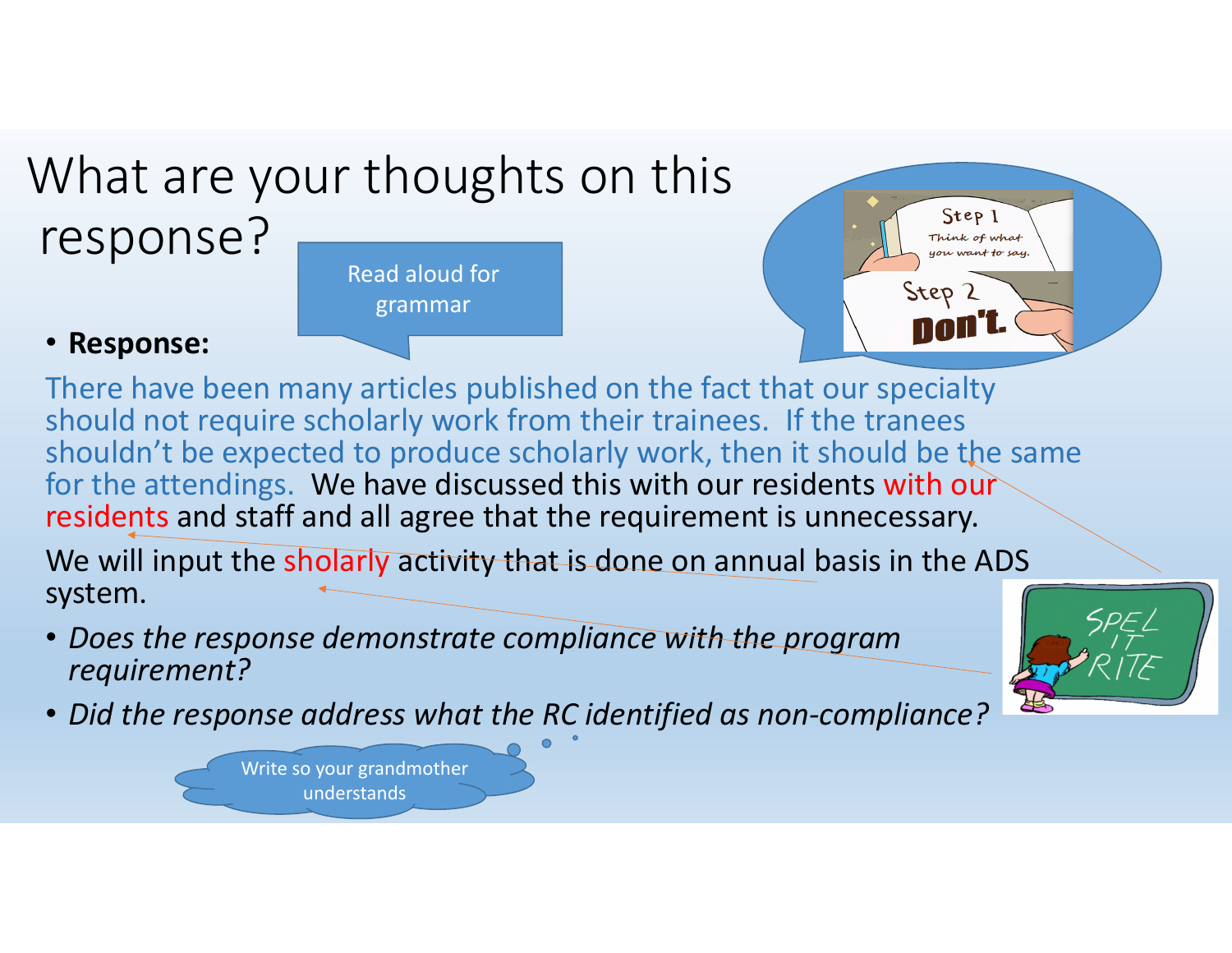### The wrong way to respond to <sup>a</sup> citation…

#### • Tone –

"We already addressed this….."

"Residents didn't understand the question…."

"This has been reviewed with the residents and is no longer <sup>a</sup> problem…"

"This has been previously addressed…."



#### •Typos, grammar‐

Errors in grammar and spelling is <sup>a</sup> poor reflection on the Program Director and the program.

•Vague – ACGME may continue a citation for non-specific responses, discordant responses, unclear responses, etc.

"We have initiated <sup>a</sup> plan to correct this citation…"

"Residents and faculty now understand the fatigue policy…"

"We have added faculty and now have the needed amount of core faculty…."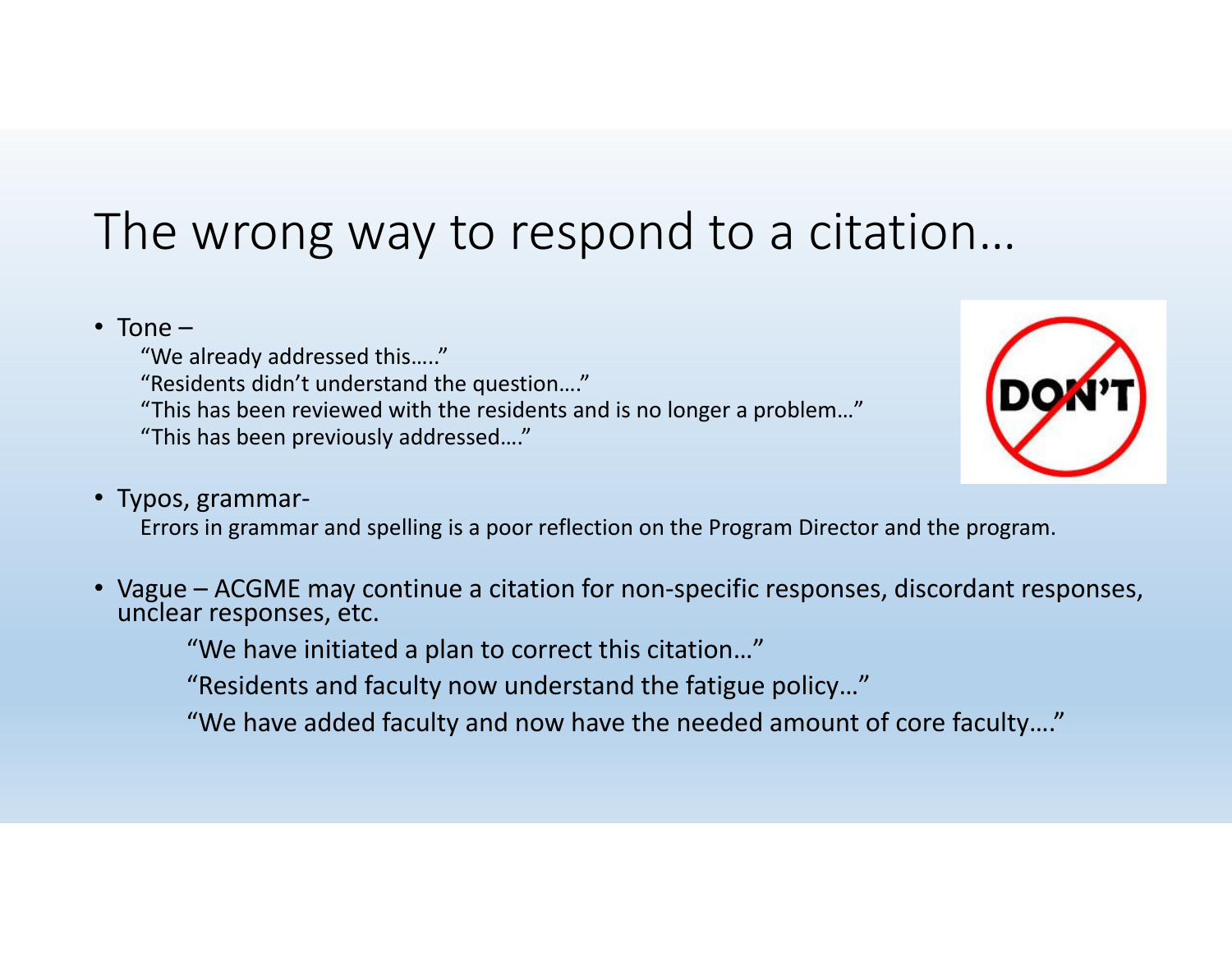## What are your thoughts on this response?

**Citation:**

Faculty Qualifications/Current Specialty Certification[II.B.2.a)] All core physician program faculty and other attending staff who provide supervision for emergency<br>medicine residents must have current certification in the specialty by the American<br>Board of Emergency Medicine, or possess qualifications acc Board of Emergency Medicine, or possess qualifications acceptable to the Review Committee.

Based upon information provided in ADS, Dr. Fxxxx is not currently certified in<br>Pediatrics or Pediatric Emergency Medicine. In addition. Dr. Sxxxx is currently Pediatrics or Pediatric Emergency Medicine. In addition, Dr. Sxxxx is currently<br>certified only in Pediatrics. In order to supervise emergency medicine resider certified only in Pediatrics. In order to supervise emergency medicine residents while on emergency medicine rotations, American Board of Pediatrics certified faculty members must also be certified in pediatrics emergency medicine.

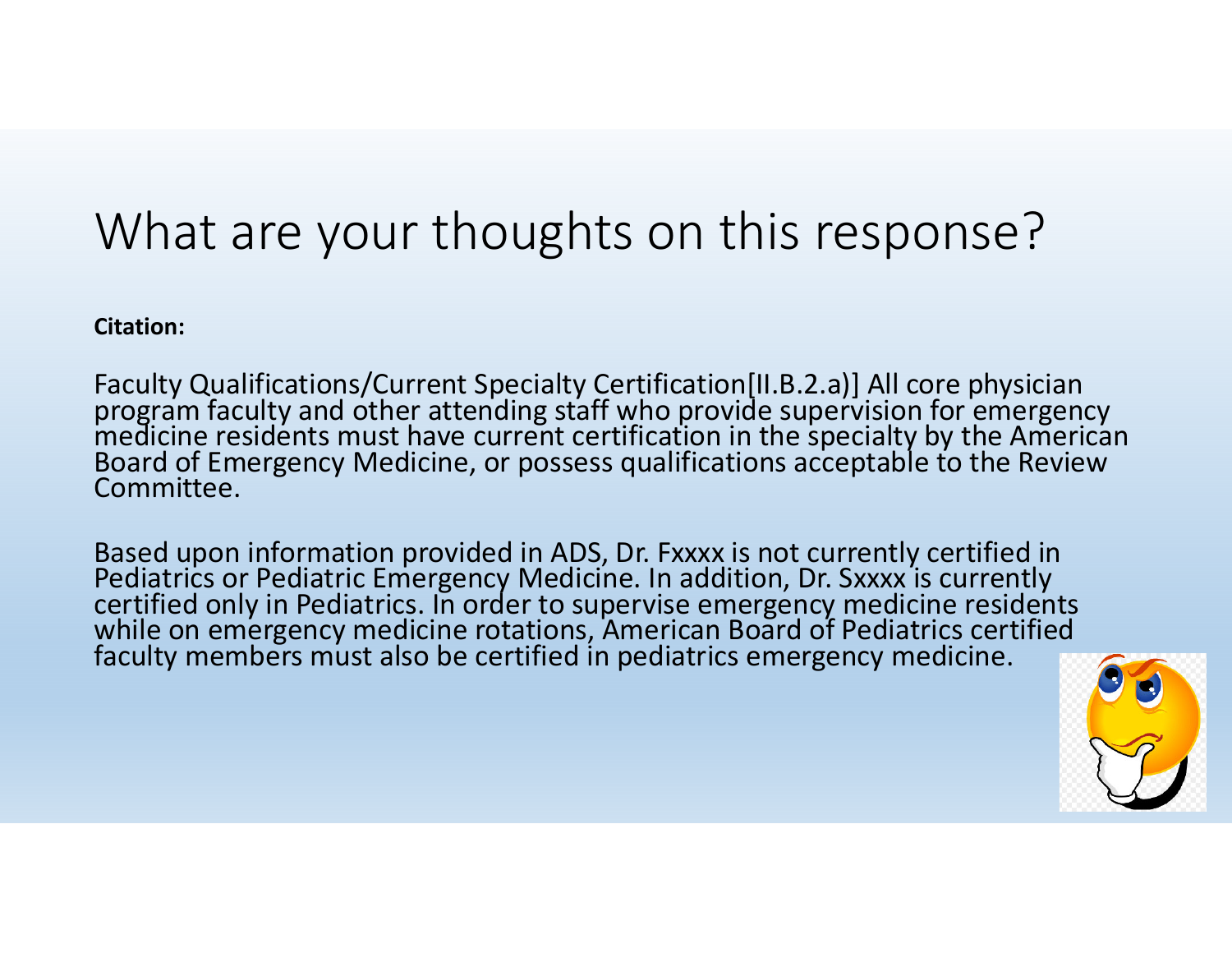### What are your thoughts on this response?

#### **Response:**

We strongly agree that the qualifications of our faculty are very important. Our trainees need to be learning from appropriately trained and qualified faculty. Our<br>residents' ED rotations are only in facilities that have 100% ABEM-board certified or boardboard prepared physicians. All of our faculty are board certified or board prepared<br>(residency and/or fellowship recently completed, board status pending) in either Èmergency Medicine and/or Pediatric Emergency Medicine. The two faculty<br>members in question had completed their Pediatric Emergency Medicine members in question had completed their Pediatric Emergency Medicine fellowships and their Pediatric Emergency Medicine Boards were in progress at the time of the site visit. Since then, Dr. Sxxxx has passed her boards on 3/28/19 (ABP#xxxx) and Dr. Fxxxx passed on 4/9/20 (ABP#xxxx), having completed their<br>fellowships June 2019. ADS and faculty information have been updated to reflect this information.

- *Does the response demonstrate compliance with the program requirement?*
- *Did the response address what the RC identified as non‐compliance?*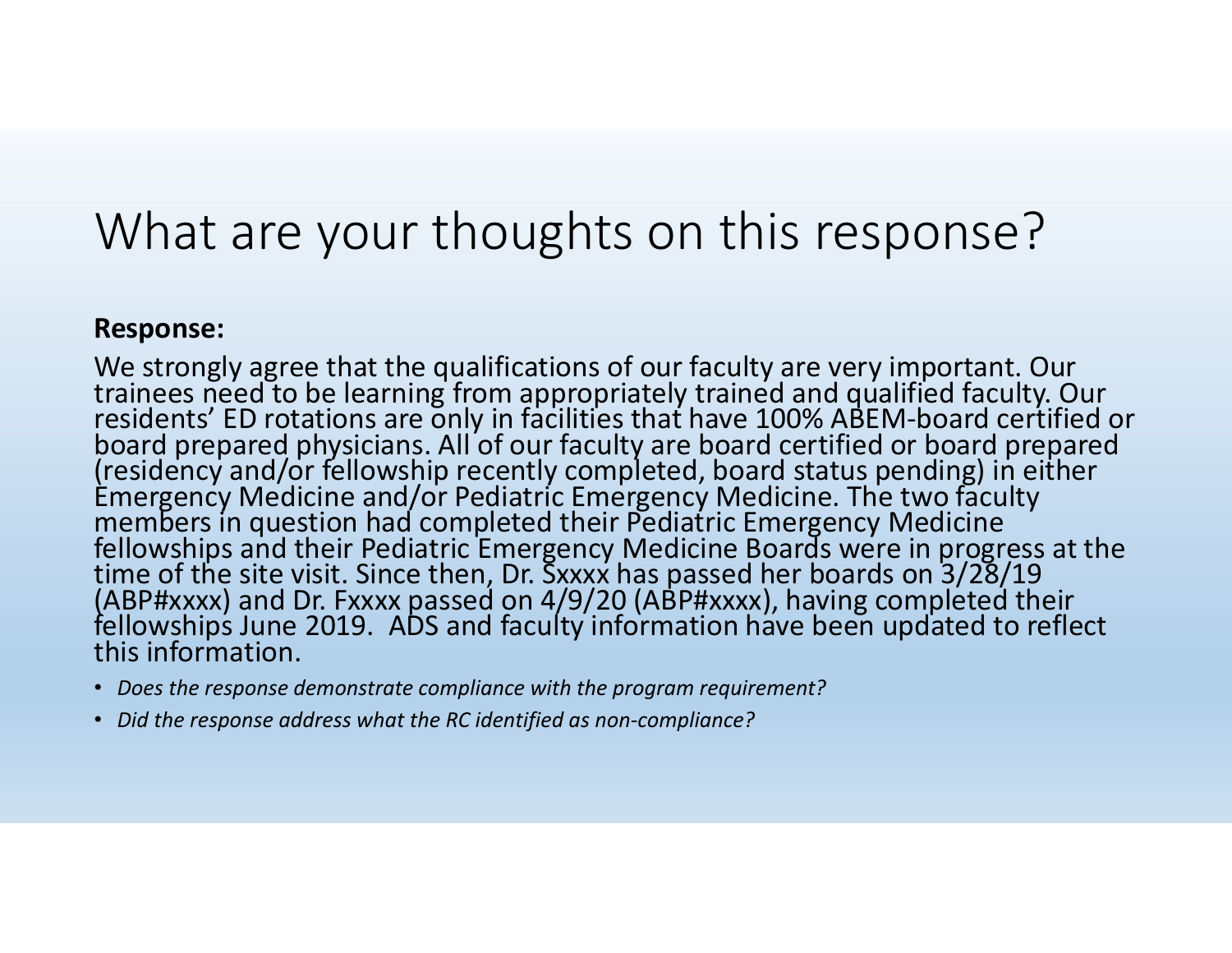## The proper way to respond to <sup>a</sup> citation…

- There should be proofreading of every item for the ACGME.
- Responses should be clear and sufficiently detailed.
- Extraneous or irrelevant information should NOT be included. (Don't provide information that is NOT requested)
- Whether or not you believe the RRC's concern seems reasonable, the tone of our response must be respectful and even appreciative. Placing blame on the RRC or site visitor, individuals within the program or residents, or unreasonable requirements is counterproductive.

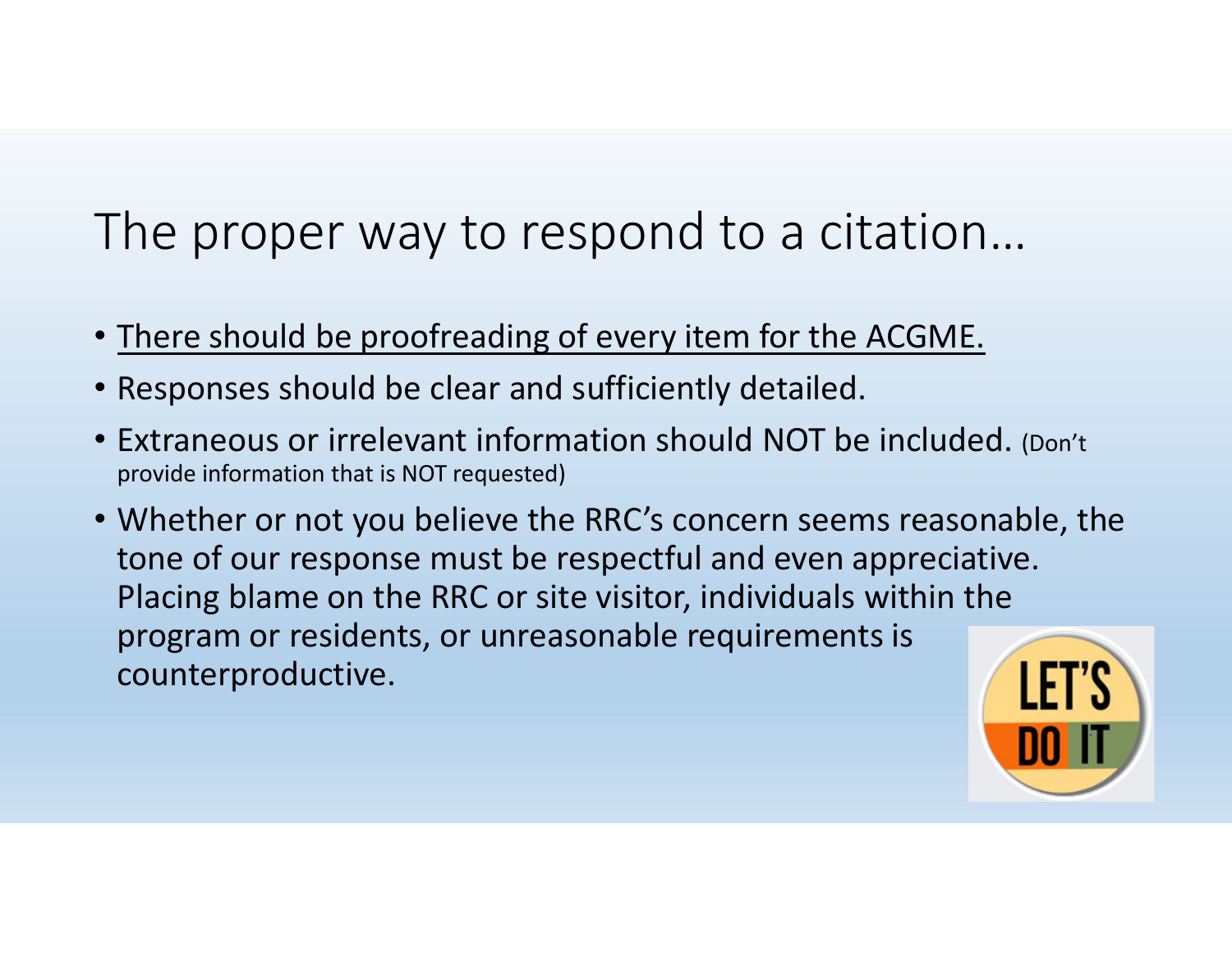#### PDSA Framework for Responses

- **SMART Aim/Goal** (specific, measurable, achievable, realistic, time‐based)
- **Plan Do Study Act Cycle (PDSA)**

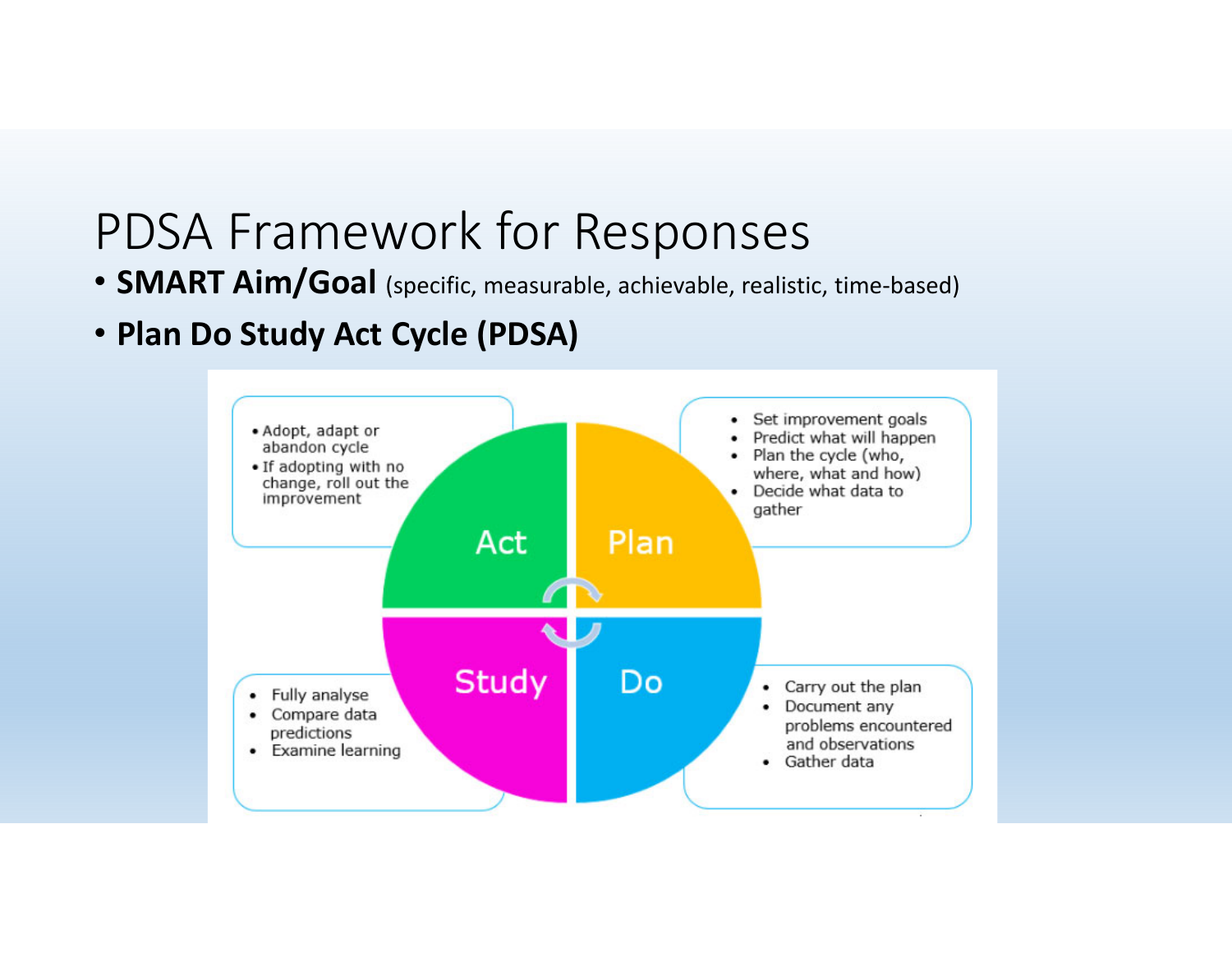## PDSA Framework for Responses

#### Before entering the PDSA cycle, the framework requires you to start by answering three fundamental questions:

- 1. What are we trying to accomplish? (the aim statement)
- 2. How will we know that a change is an improvement? What measures of success will we use?
- 3. What changes can we make that will result in an improvement? (the change concepts to be tested)

#### How do we use the PDSA cycle

- 1. Plan: After identifying an opportunity, then plan the change
- 2. Do: Carry out the test or change
- 3. Study: Review the test or change, analyse the results and identify what you have learnt
- 4. Act: Take action based on the results from the study step; either the next change cycle or eventually full implementation. If the change did not work, then this is time to go through the cycle again with a different plan. Once the process is successful, now you can implement what was learnt during the test cycle. Take what you have learnt from this to inform the planning for new improvements - the cycle now begins again.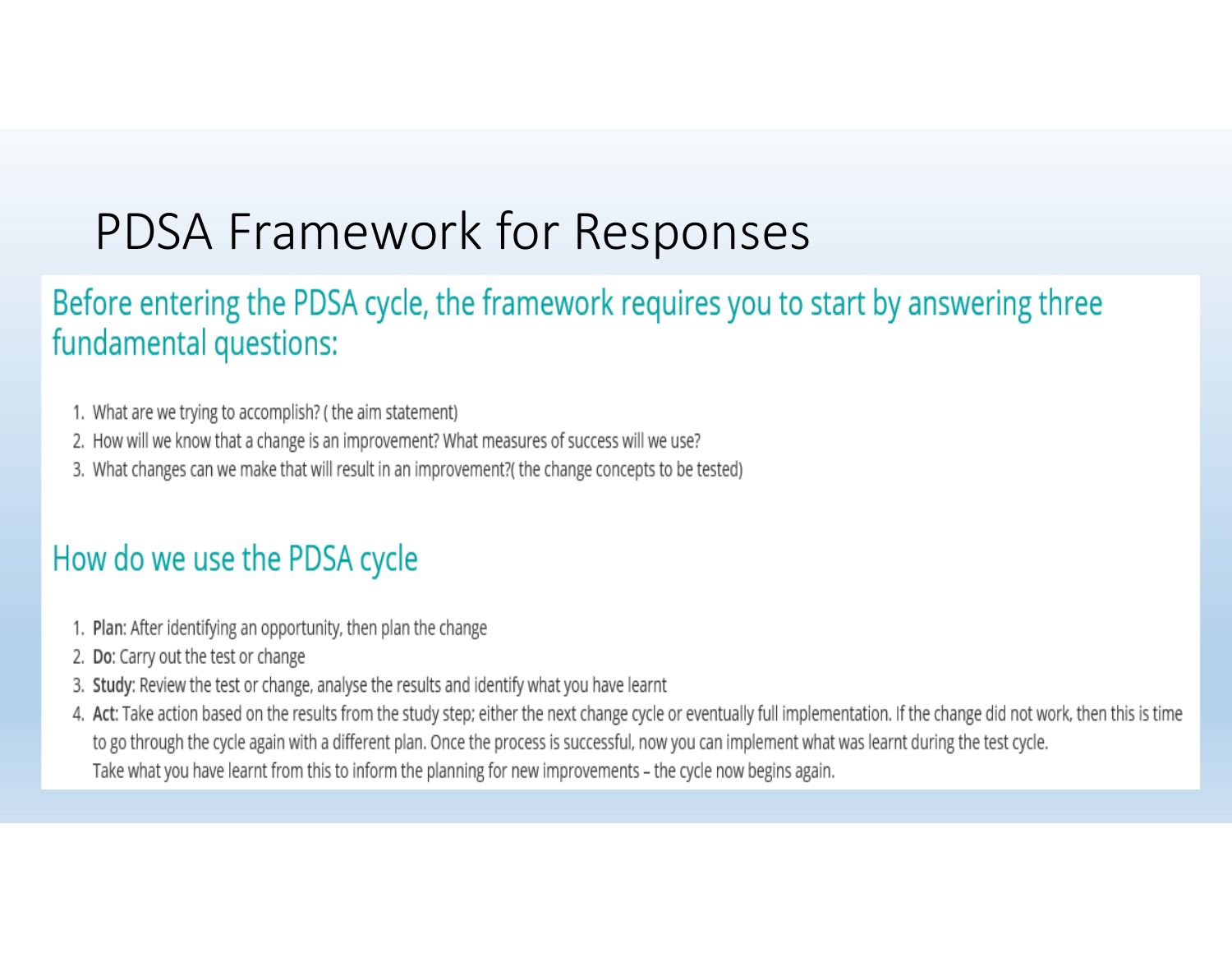#### **State the problem identified from citation.**

"The PEC has reviewed the citation issued to our program relating to faculty development and have determined that not enough opportunities exist for our faculty. More opportunities in the required development areas identified by the ACGME, as well as areas identified by our PEC, must be provided to our faculty."

**SMART Aim/Goal**: Increase the number of faculty development opportunities available to all in our department from 1 per year to 5 per year to be offered at least every two months per academic year based on <sup>a</sup> needs assessment conducted by the PEC.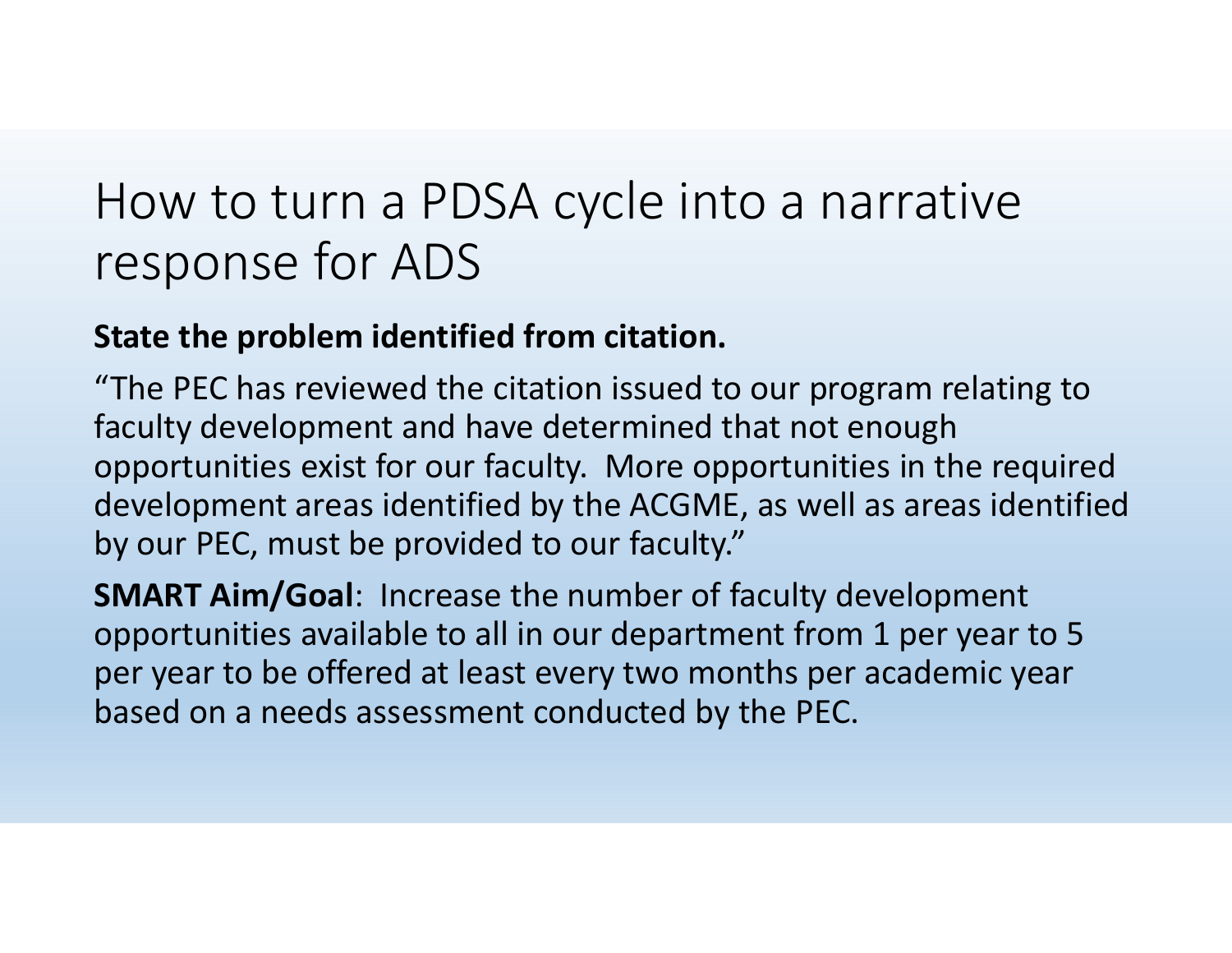**1. Explain the "Plan"** (either what you will do –or what you have done)

"A committee was formed and reviewed the PEC's recommendations and identified expert speakers on 4 additional topics for the upcoming academic year. Speakers have been scheduled and marketing will be done to inform all faculty of the events at least two months prior to each event. Presentations will also be recorded and presentation materials will be available for later use or review as needed."

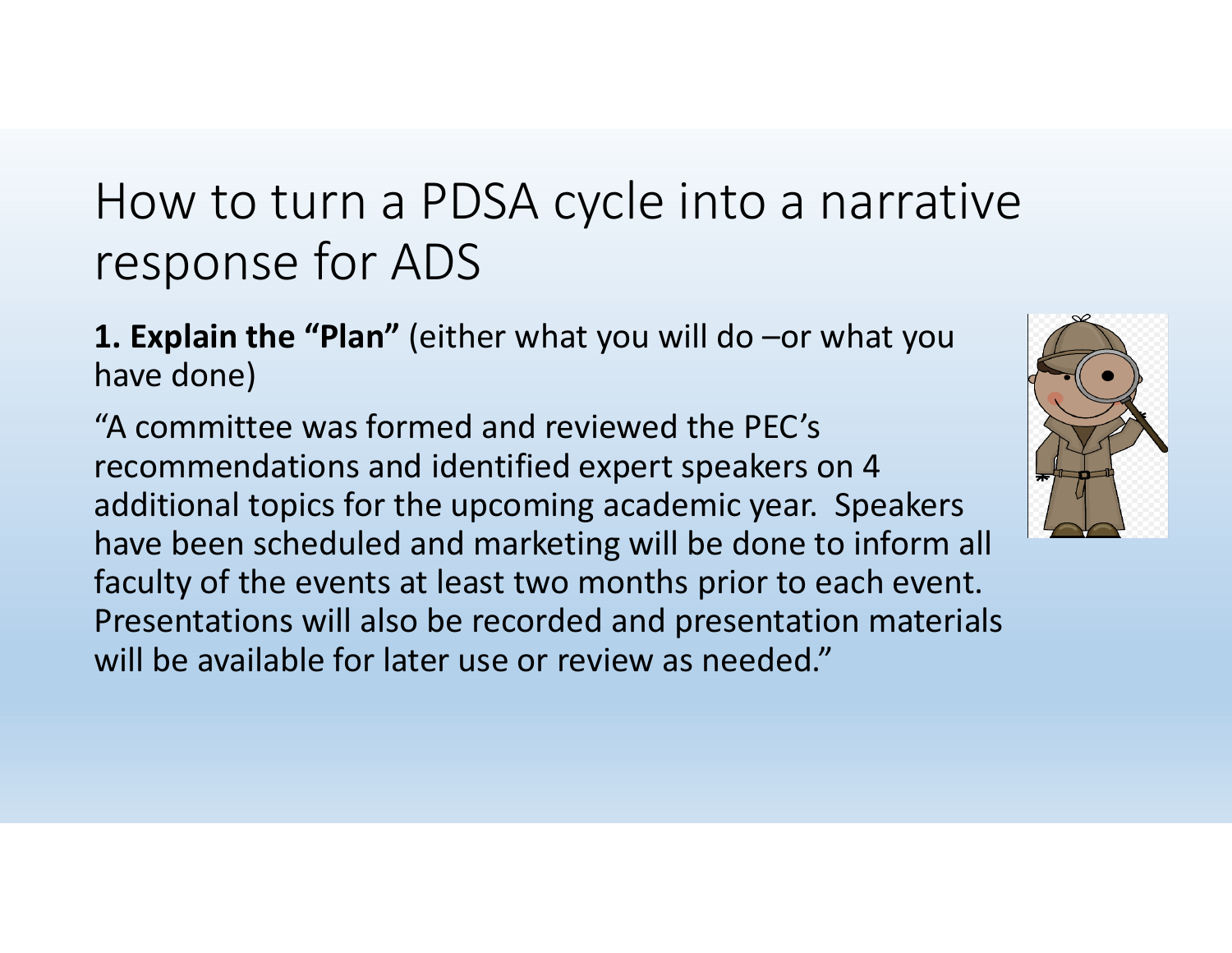- **2. Describe the "Do".** (Describe what you will implement or what will be measured/evaluated)
- Each faculty will be evaluated on the contents of their lecture, the relevance to their teaching, speaker effectiveness and other items related to the faculty development opportunities.
- Attendance will be taken through an on‐line quiz created for each lecture.
- The quiz will be used to monitor faculty understanding of each topic.
- Topics identified for this year are:
	- July 20 Teaching and telemedicine (as teacher) by Dr. Exxxxx
	- October 15 Eating and sleeping, when you don't have time for either (wellness) by Dr. Dxxxxxx
	- January 11 The steps in a Quality Improvement Project (QI) by Dr. Rxxxxxx
	- April 18 Unconscious Bias (Diversity) by Dr. Pxxxxxxx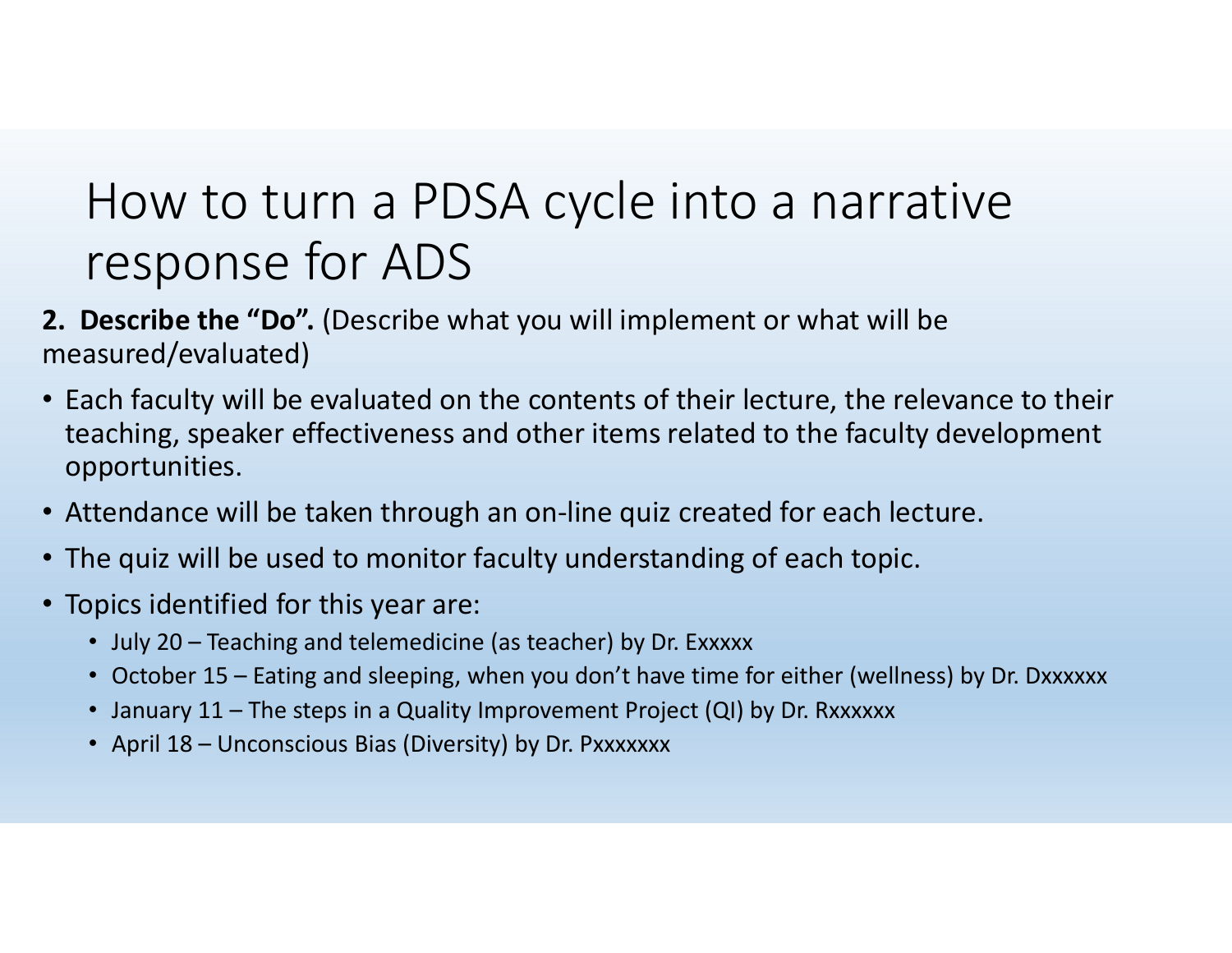- **3. Report the "Study"(**either what you have learned or what you will review) The PEC will review evaluations after each presentation to determine if faculty:
- Find value in these events
- Provided suggestions for improvement for upcoming sessions

Quiz and/or Evaluation data will be reviewed by the PEC's Subcommittee to determine if additional faculty development in any of the topics.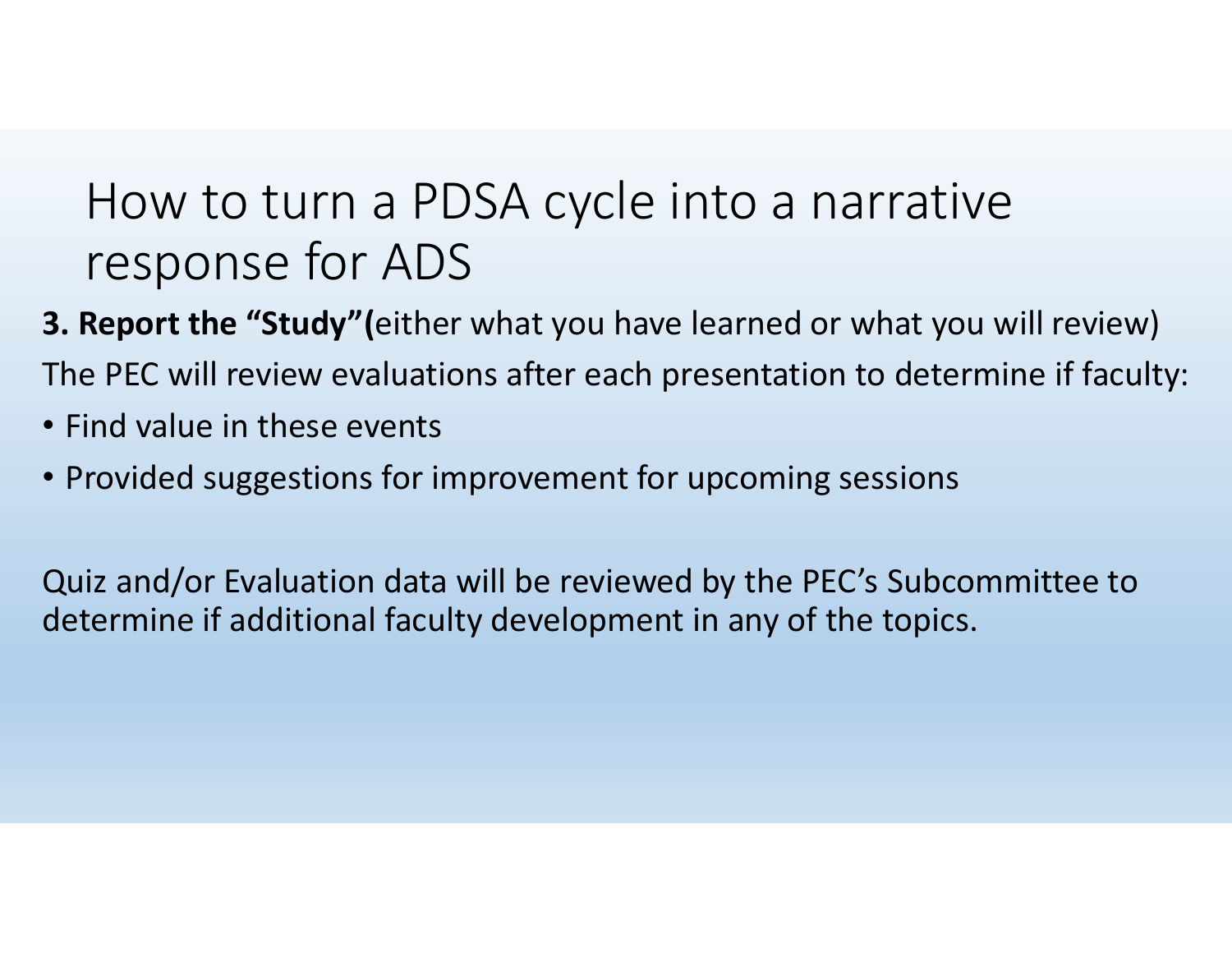#### **4. Provide the "Act".**

"The PEC will review resident and faculty surveys as well as suggestions from Faculty and continue quarterly faculty development opportunities for our teaching faculty. Faculty evaluations will be used to change elements of the offerings as needed." – Adopt, Adapt, or Abort

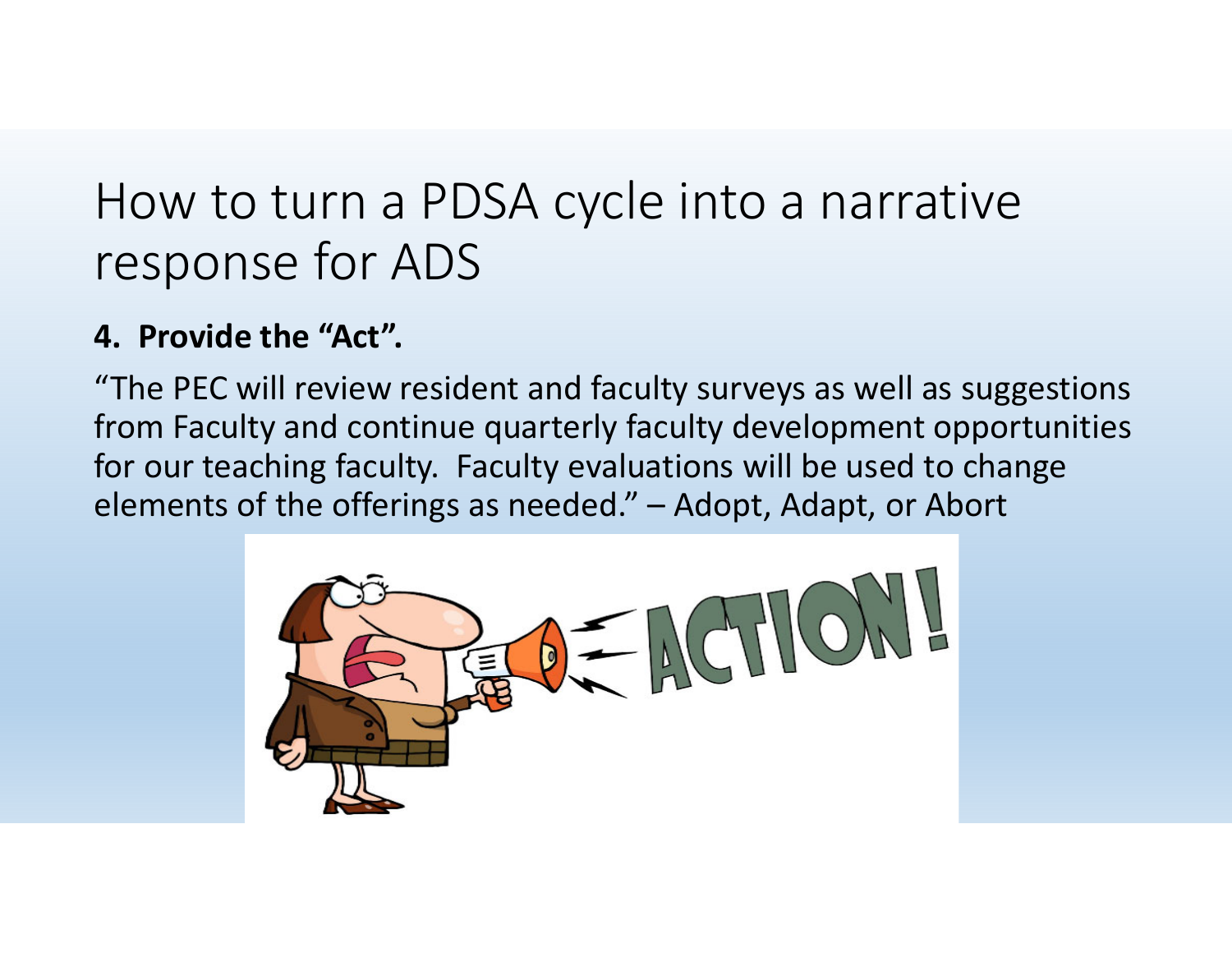#### How to address <sup>a</sup> continued citation….

- DON'T give the same answer as your last response.
- DON'T tell the ACGME you have corrected the problem without providing details.
- DON'T give information that is not factual.



- DO take <sup>a</sup> continued citation seriously.
- DO use the PDSA cycle(s) prior to answering.
- DO provide details and examples of corrections that have been or will be made.
- DO seek input from PEC, faculty, residents and staff.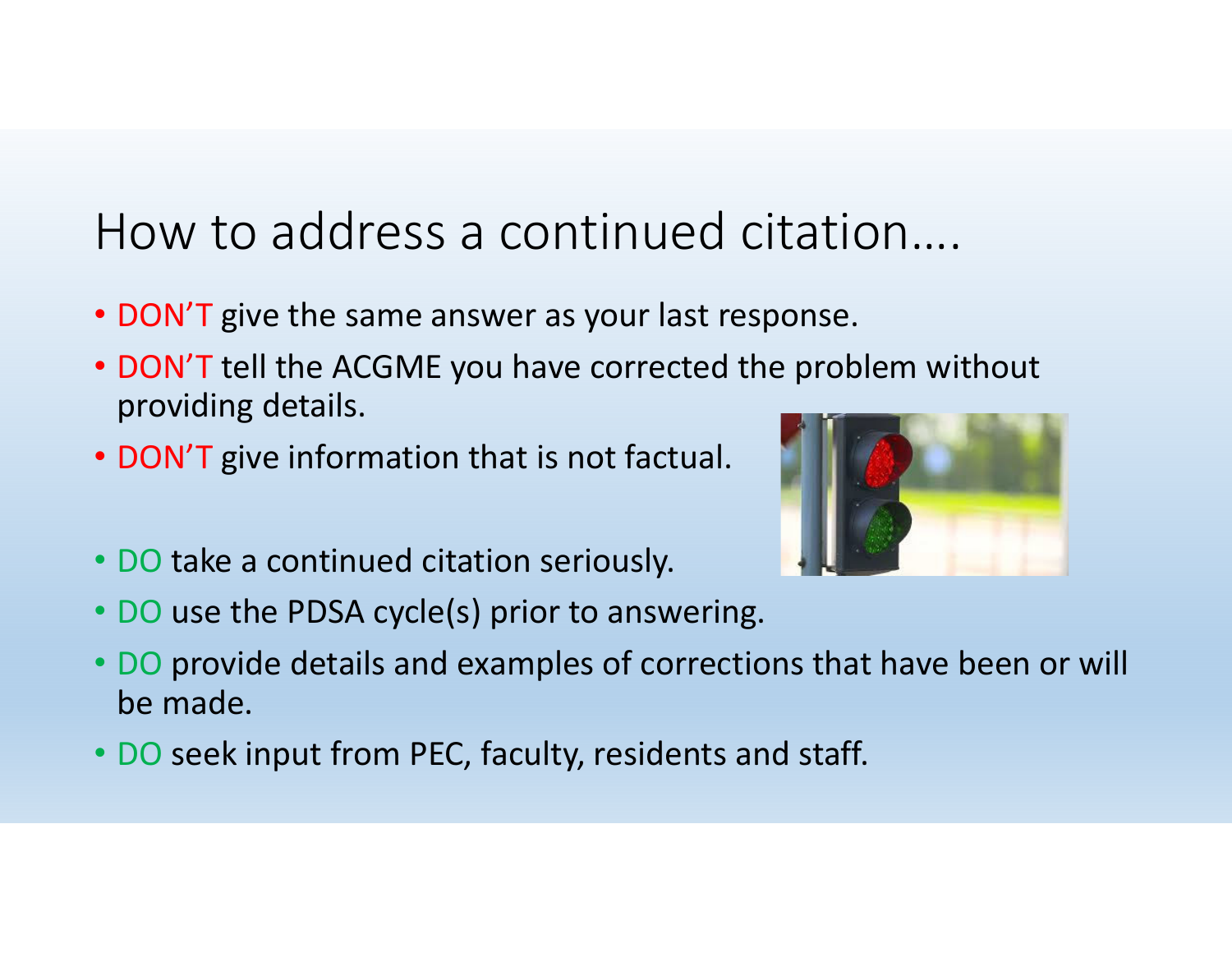## ADS "Major Changes and Other Updates"

Any Major changes in the organization of the program

- Program Change Examples:
	- Curricular and/or Site Changes
	- Faculty and/or PD Changes (loss or gain of core/key faculty)
	- Implementation of program tracks
	- New initiatives (e.g. scholarly activity, wellness, duty hours, etc.)
- Responses to ACGME Areas for Improvement (AFIs)
- Responses to low/non‐compliance ACGME survey items/areas
- Changes related to pandemic (e.g. virtual didactics, rotations, telemedicine, etc.)

Note: *There is only one 8000 character narrative box*

*to list all changes/updates*



**AREAS FOR IMPROVEMENT / CONCERNING TRENDS**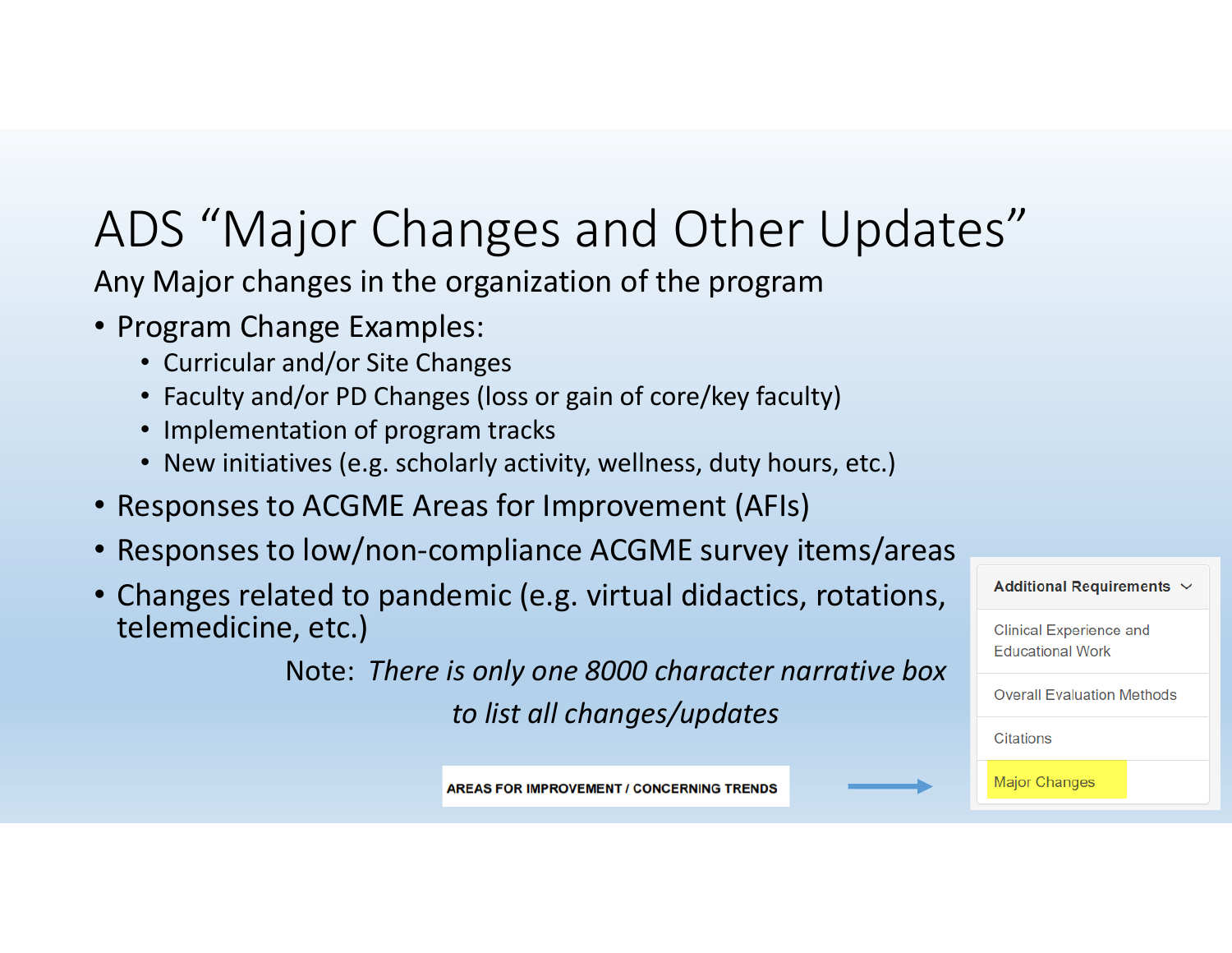#### Areas For Improvement (AFI) responses

- Acknowledge the AFI's in your responses in ADS.
- Involve PEC in creating action plans.
- Use the Major changes section to report action plans.

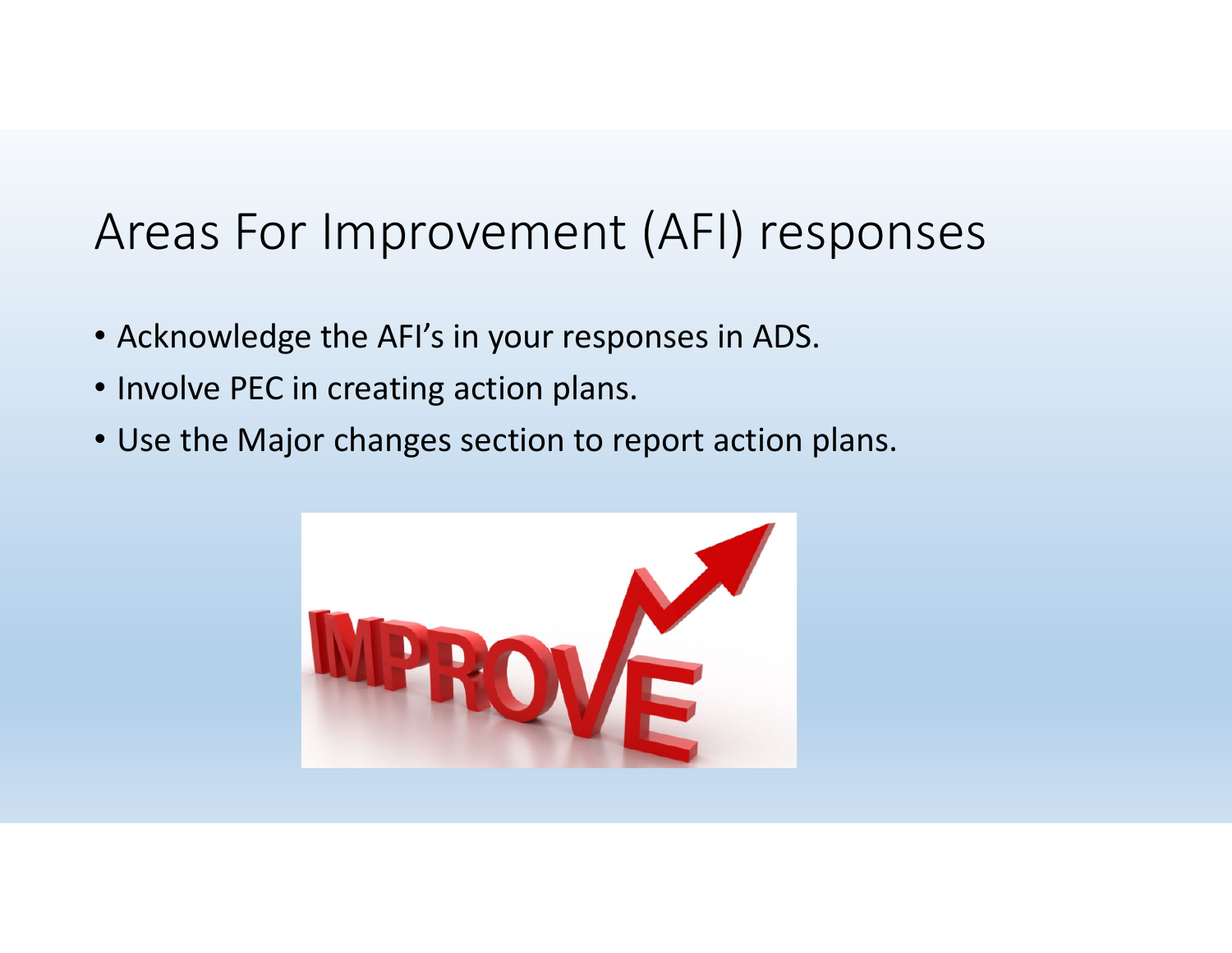## Why involve the Program Evaluation Committee (PEC)?

• How should the PEC be involved?

Among the other tasks outlined in the common program requirements, the PEC must actively participate in addressing areas of non‐compliance with ACGME requirements.

Therefore, the PEC should be involved with all action plans created to address citations and areas for improvement.

• How often should PEC meet?

The PEC should meet **at least** annually (more if checking PDSA cycles)



• Who all needs to know the results/outcomes of each PEC meeting?

The annual review, including action plans, must be distributed to and discussed with the The annual review, including action plans, must be distributed to and discussed with the<br>members of the teaching faculty, residents/fellows and staff and submitted to the DIO via the<br>Annual Program Evaluation (APE). Annual Program Evaluation (APE).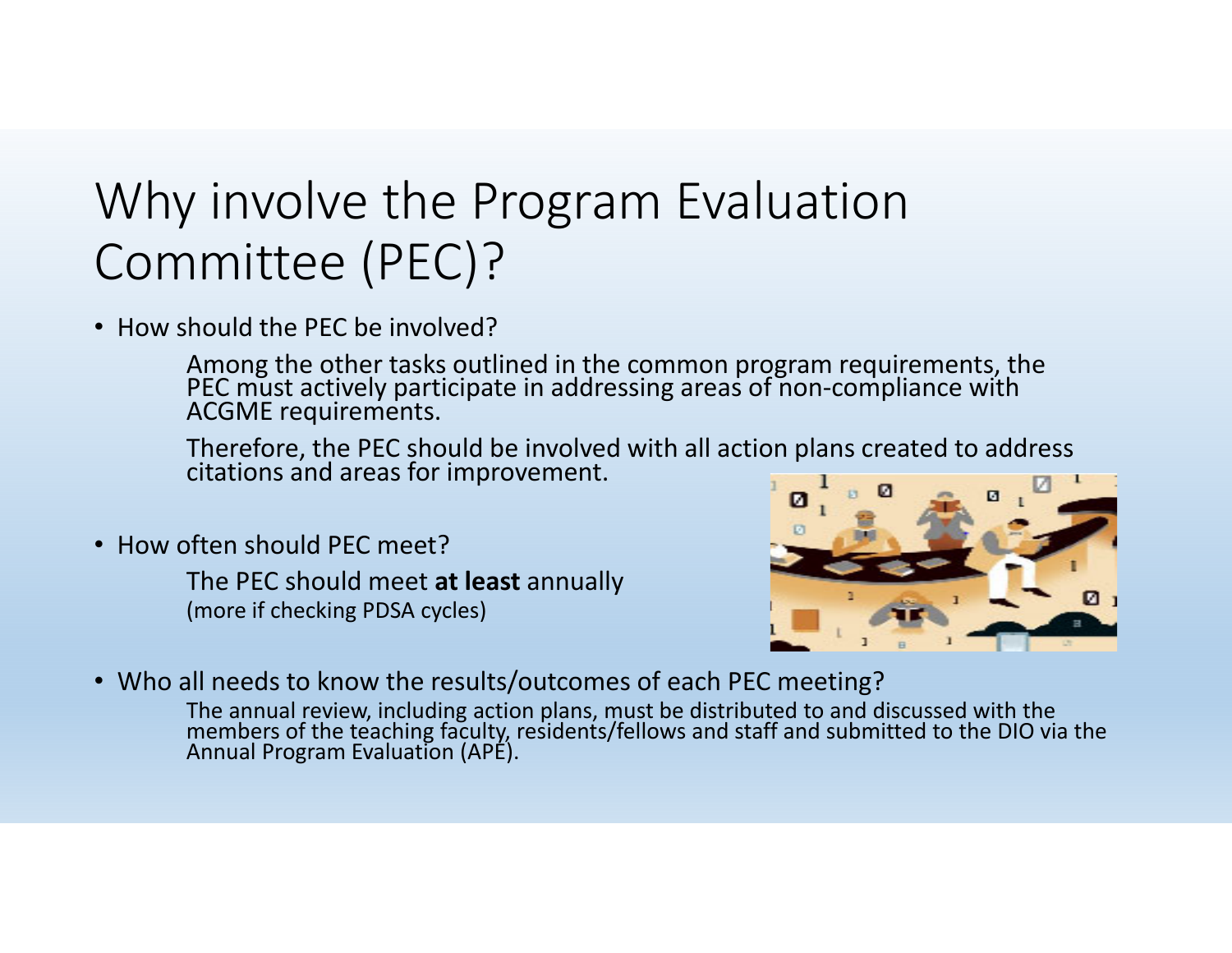### Hands‐On small work groups (15 min)

#### Use your own example or one of the examples below:

- Insufficient Procedures
- Insufficient Scholarly Activity
- Duty Hour Violations
- Inadequate Supervision
- Inadequate Evaluations

Submit any questions through CHAT if you have them as you are working.

Assign <sup>a</sup> reporter for f/u large group discussion

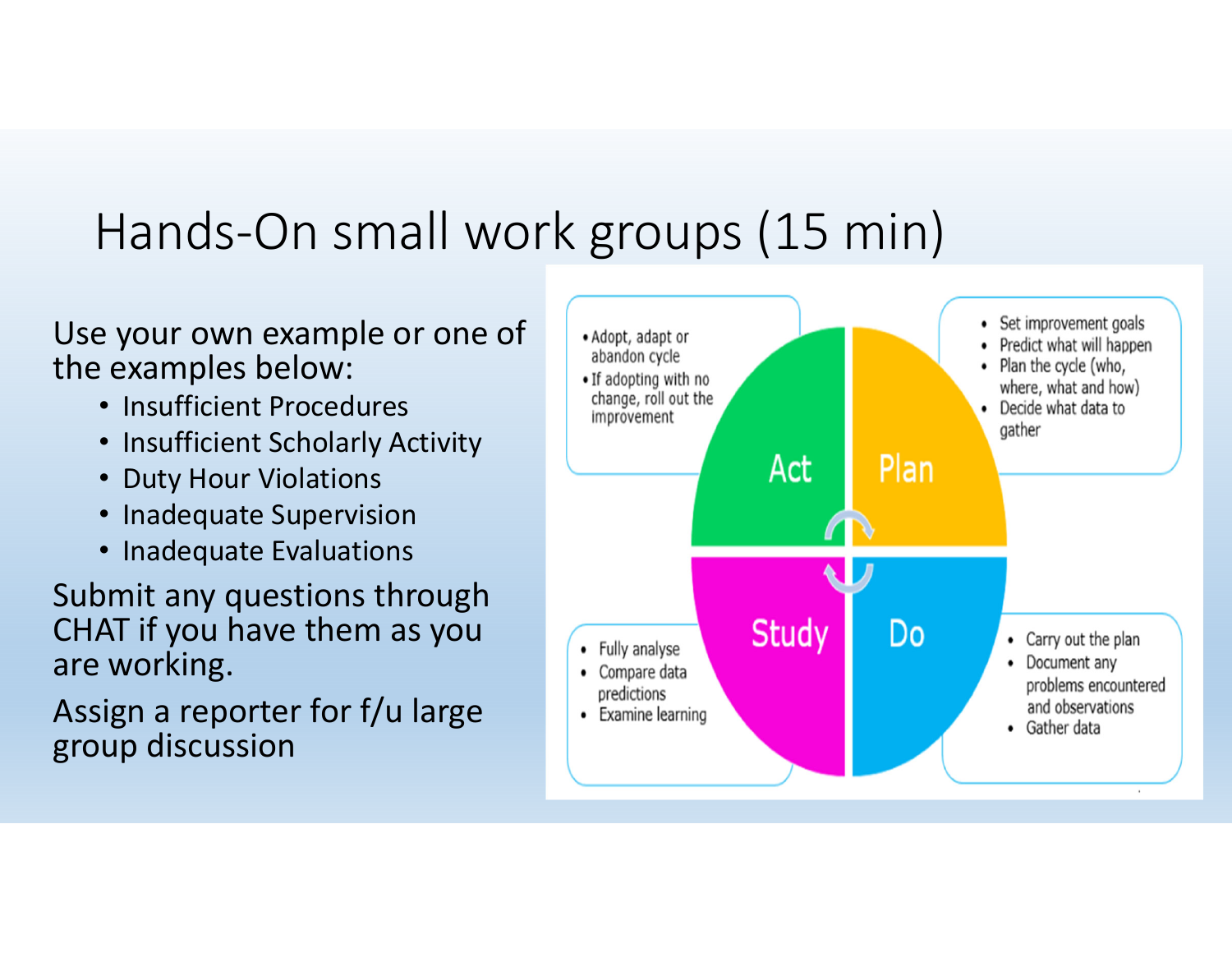## Large Group Discussion (10 min)

- What was your PDSA?
- What was difficult?
- What was easy?